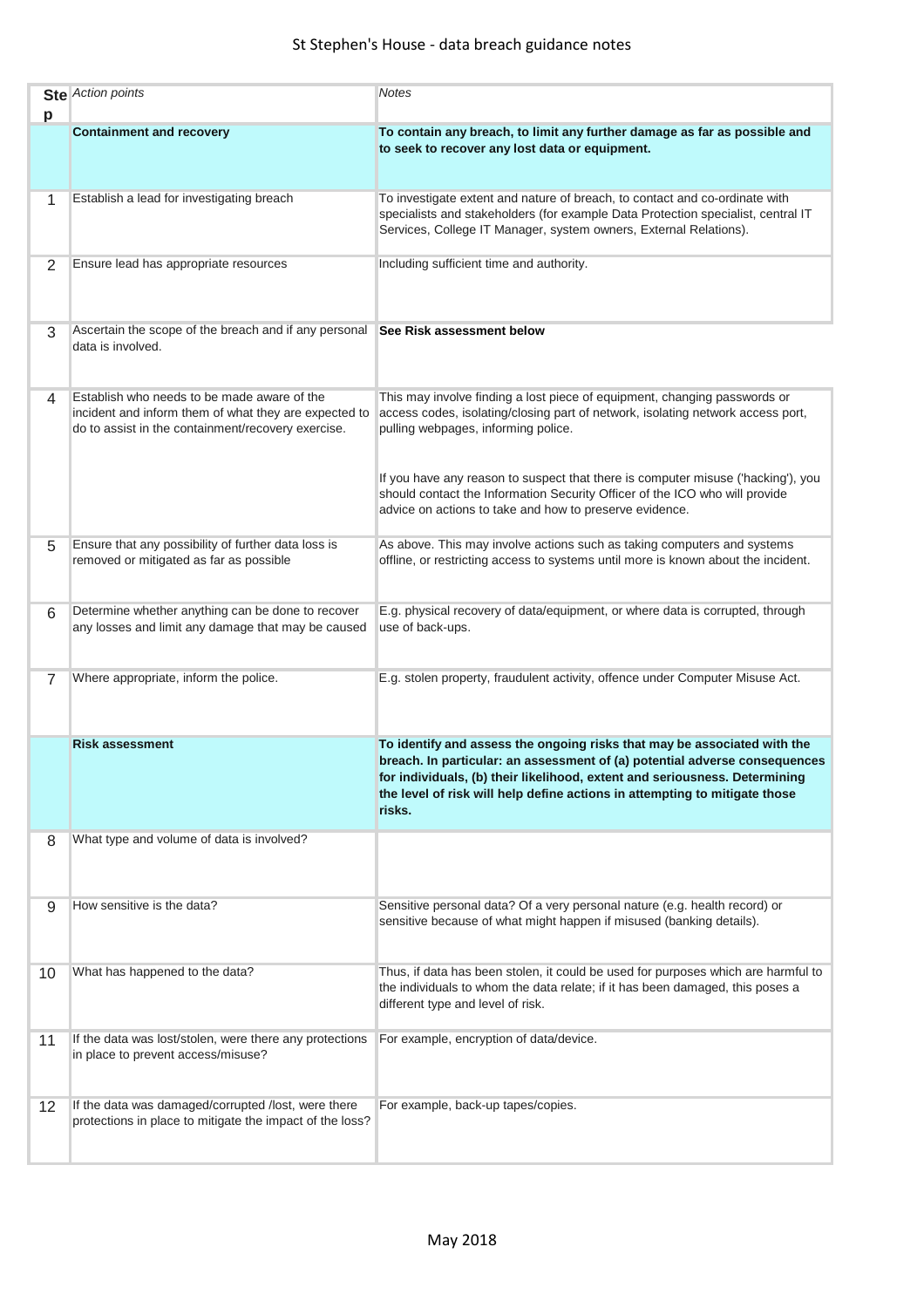|    | Additional assessment for breaches involving<br>personal data                                                                                                                  |                                                                                                                                                                                                                                                                                                                                                                    |
|----|--------------------------------------------------------------------------------------------------------------------------------------------------------------------------------|--------------------------------------------------------------------------------------------------------------------------------------------------------------------------------------------------------------------------------------------------------------------------------------------------------------------------------------------------------------------|
| 13 | How many individuals' personal data are affected by<br>the breach?                                                                                                             |                                                                                                                                                                                                                                                                                                                                                                    |
| 14 | Who are the individuals whose data has been<br>compromised?                                                                                                                    | Students, applicants, staff, fellows, donors, clients or suppliers?                                                                                                                                                                                                                                                                                                |
| 15 | What could the data tell a third party about the<br>individual? Could it be misused?                                                                                           | Consider this regardless of what has happened: Sensitive data could mean very<br>little to an opportunistic laptop thief while the loss of trivial snippets of<br>information could help a determined fraudster build up a detailed picture of other<br>people.                                                                                                    |
| 16 | Is there actual/potential harm that could come to any<br>individuals?                                                                                                          | For example, are there risks to:<br>physical safety;<br>emotional wellbeing;<br>reputation;<br>finances;<br>identify (theft/fraud from release of non-public identifiers);<br>or a combination of these and other private aspects of their life?                                                                                                                   |
| 17 | Are there wider consequences to consider?                                                                                                                                      | For example, is there a risk to public health or loss of public confidence?                                                                                                                                                                                                                                                                                        |
| 18 | Are there others who might advise on risks/courses of<br>action?                                                                                                               | If individuals' bank details have been lost, consider contacting the banks<br>themselves for advice on anything they can do to help you prevent fraudulent<br>use.                                                                                                                                                                                                 |
|    | <b>Notification</b>                                                                                                                                                            | To consider any necessary notification of people and organisations.<br>'Informing people about a breach is not an end in itself. Notification should<br>have a clear purpose, whether this is to enable individuals who may have<br>been affected to take steps to protect themselves or to allow the<br>appropriate regulatory bodies to perform their functions' |
| 19 | Are there any legal, contractual or regulatory<br>requirements to notify?                                                                                                      | Check to see if any of the information has a stated legal procedure that will need<br>to be followed.                                                                                                                                                                                                                                                              |
| 20 | Can notification help the College meet its security<br>obligations under the seventh data protection<br>principle?                                                             | For example, to prevent any unauthorised access, use or damage to the<br>information or loss of it.                                                                                                                                                                                                                                                                |
| 21 | Can notification help the individual?                                                                                                                                          | Could individuals act on the information provided to mitigate risks (e.g. by<br>changing a password or monitoring their account)?                                                                                                                                                                                                                                  |
| 22 | If a large number of people are affected, or there are<br>very serious consequences, inform the Information<br>Commissioner's Office (through the Director of<br>Information). | Contact and liaise with the ICO Director of Information.                                                                                                                                                                                                                                                                                                           |
| 23 | Consider the dangers of 'over notifying'.                                                                                                                                      | Not every incident will warrant notification "and notifying amount of people for an<br>issue affecting only a small percentage may well cause disproportionate<br>enquiries and work".                                                                                                                                                                             |
| 24 | Consider whom to notify, what you will tell them and<br>how you will communicate the message.                                                                                  | There are a number of different ways to notify those affected, consideration<br>should be taken on the most appropriate method. Always bear in mind the<br>security level as well as the urgency of the situation.                                                                                                                                                 |